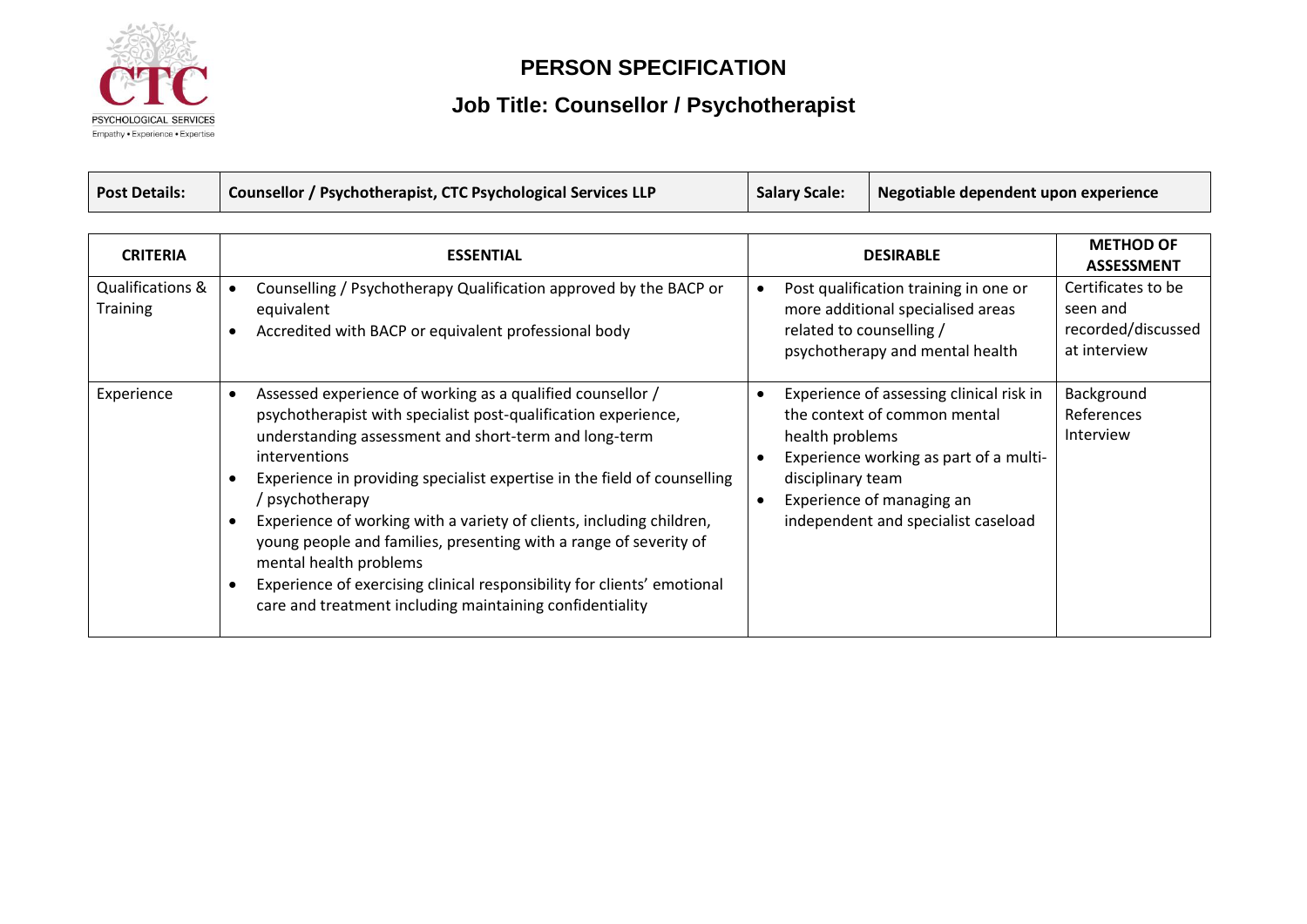

#### **PERSON SPECIFICATION**

# **Job Title: Counsellor / Psychotherapist**

| Job related<br>Knowledge,<br>Skills and | Competency in working within a recognised theory<br>$\bullet$<br>Ability to draw on evidence-base in choice of interventions<br>$\bullet$<br>Skills in psychological assessment for counselling / psychotherapy,                                                                                                                                                                                                                                                                                                                         | Knowledge of more than one model<br>of intervention and the ability to<br>choose and apply different                                                                                                                                              | References<br>Interview |
|-----------------------------------------|------------------------------------------------------------------------------------------------------------------------------------------------------------------------------------------------------------------------------------------------------------------------------------------------------------------------------------------------------------------------------------------------------------------------------------------------------------------------------------------------------------------------------------------|---------------------------------------------------------------------------------------------------------------------------------------------------------------------------------------------------------------------------------------------------|-------------------------|
| Aptitudes                               | intervention and management, often requiring sustained and intense<br>concentration<br>Ability to work independently, manage caseload, with freedom to act<br>$\bullet$<br>and decide on client care within professional discretion<br>Ability to contribute to service evaluation<br>$\bullet$<br>Evidence of Continuing Professional Development as recommended<br>$\bullet$<br>by BACP<br>Ability to build constructive relationships with warmth and empathy,<br>using good communication skills                                     | interventions<br>Familiarity with mental health issues,<br>Developmental Trauma and<br>Attachment-related difficulties<br>Familiarity with issues around clinical<br>governance<br>Experience of providing remote<br>therapy via online platforms |                         |
| Personal                                | An interest in developing expertise and skills across a range of<br>$\bullet$<br>theoretical models and interventions<br>Ability to identify difficulties in clinical practice and to seek and use<br>supervision constructively in the face of regular exposure to highly<br>emotive material and challenging behaviours<br>To demonstrate emotional resilience and stability<br>$\bullet$<br>Ability to establish and maintain working relationships under<br>$\bullet$<br>pressure<br>Offer flexibility in terms of time and attitude | Experience of personal therapy                                                                                                                                                                                                                    | Interview               |
| Values                                  | Commitment to safeguarding children, young people and adults at<br>$\bullet$<br>risk and to upholding safe working practices, working in a way that<br>promotes the safety and wellbeing of children<br>Commitment to treating service users with respect and dignity at all<br>$\bullet$<br>times, adopting a culturally sensitive approach that considers the<br>needs of the whole person                                                                                                                                             |                                                                                                                                                                                                                                                   | Interview               |